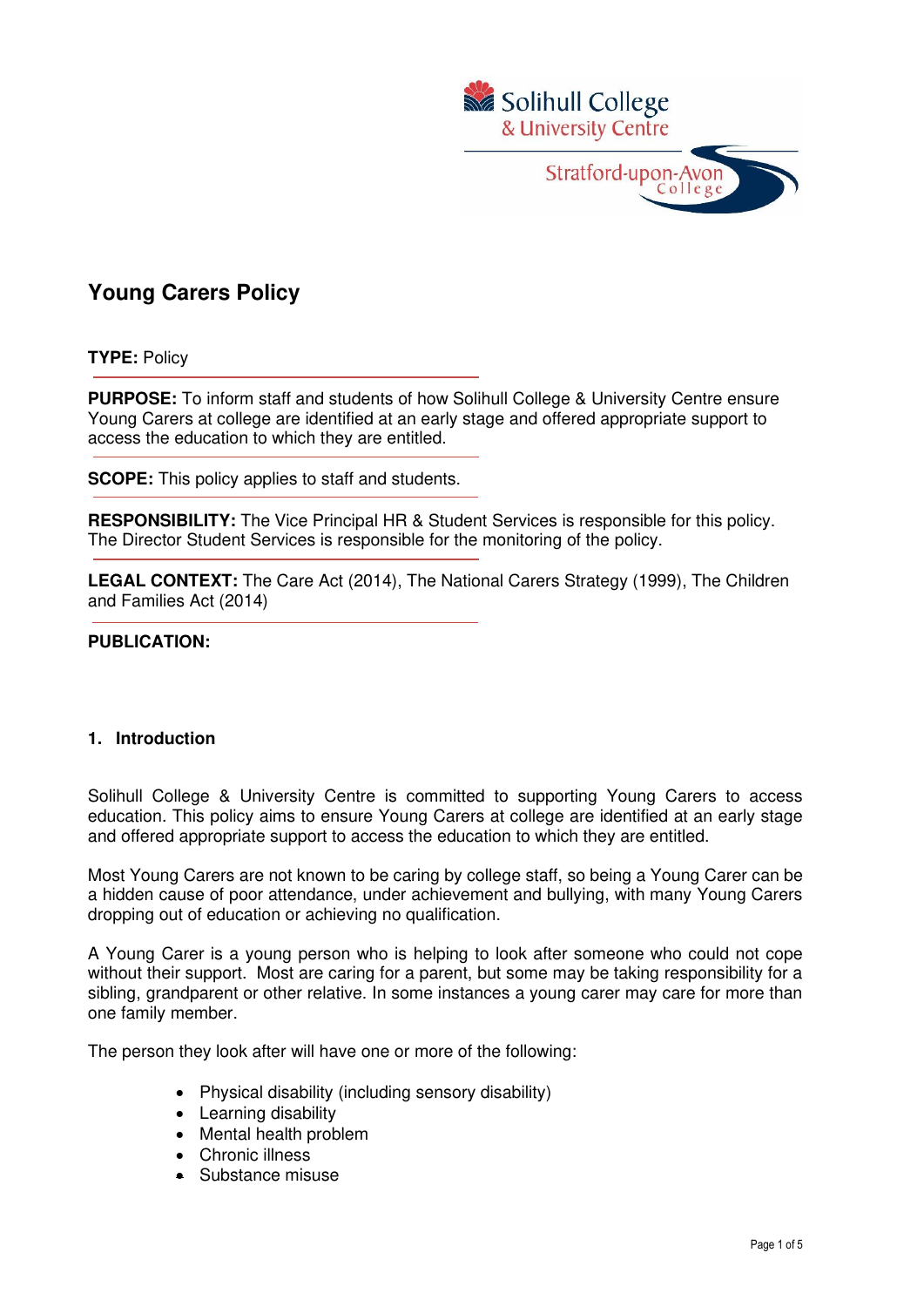# **2. Implications for Young Carers**

A Young Carer will take on responsibilities to those appropriate to their age and development. A Young Carer might be providing the main care or share responsibilities with another family member. The caring tasks that a Young Carer has to deal with can range from:

- Nursing care
- Personal intimate care
- Emotional care
- Domestic care
- Financial care
- Child care

Solihull College & University Centre acknowledges that there are likely to be Young Carers among its learners, and that being a Young Carer can have an adverse effect on a young person's education.

Because of their responsibilities at home, a Young Carer might experience:

- Being late or absent due to responsibilities at home
- Concentration problems, anxiety or worry in college
- Emotional distress
- Tiredness in college
- Lack of time for homework
- Poor attainment
- Physical problems such as back pain from lifting
- False signs of maturity, as a result of assuming adult roles
- Behavioural problems (taking out their anger or frustration)
- Lack of time for extra-curricular activities
- Isolation, embarrassed to take friends home
- Limited social skills
- Bullying
- Feeling that no one understands and that no support is available
- Low self esteem

It also might be difficult to engage their parents (due to fears about the young person being taken into care, fears about their condition being misunderstood or their parenting skills being called into question). They may be unable to attend parents' evenings.

# **3. Policy Statement/Scope**

At Solihull College & University Centre, we believe that all young people have the right to an education, regardless of what is happening at home.

When a young person looks after someone who has a serious illness, disability, a mental health issue, or substance misuse problem and is caring for them, they may need extra support to help them get the most out of college. Our Young Carers Policy states how we will support any learner who has a caring commitment.

# **4. Policy Objectives**

Solihull College & University Centre is committed to: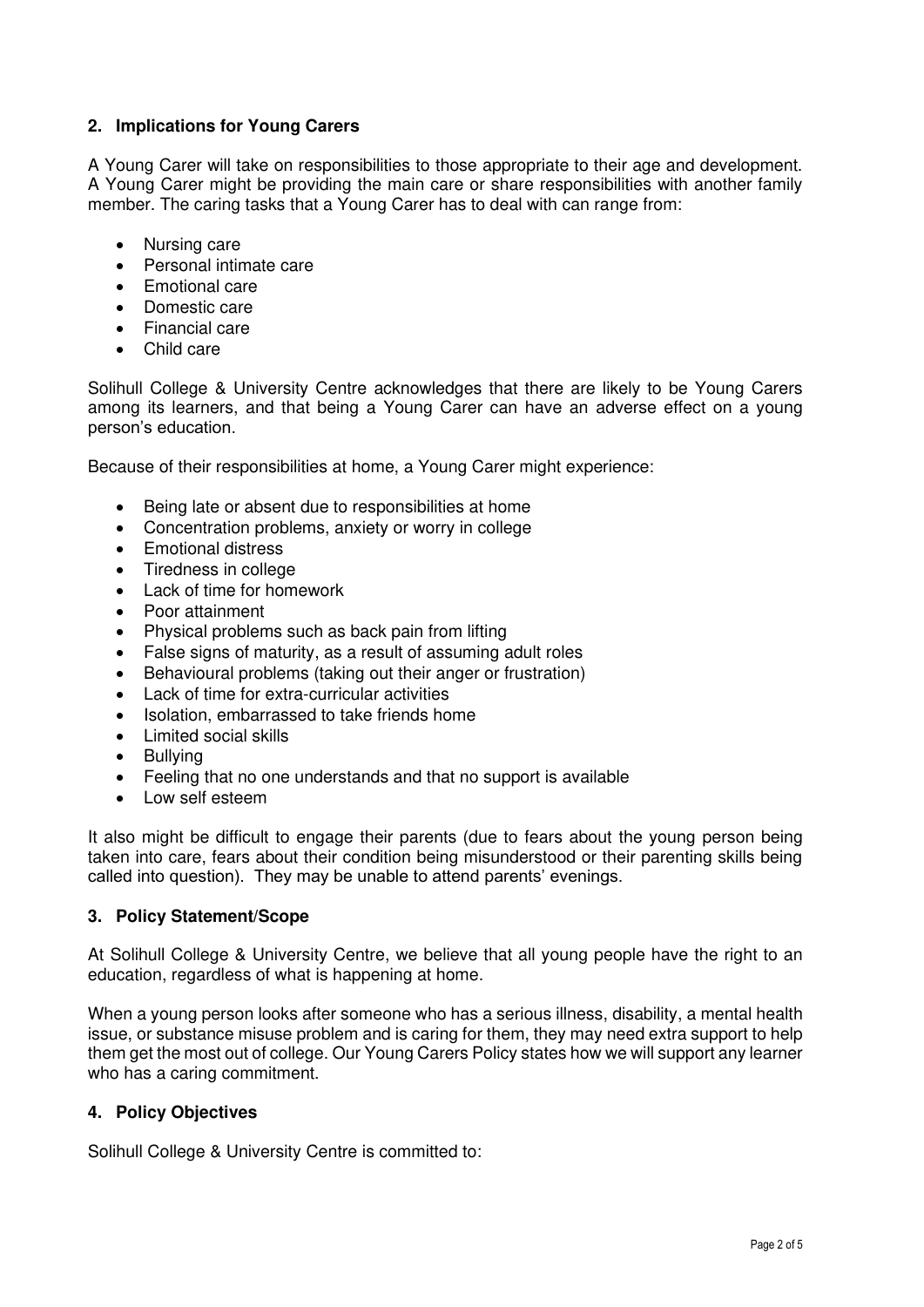- Promoting the education, and welfare of 'Young Carers'
- Ensuring that 'Young Carers' have a voice in issues relating to their education
- Challenging negative stereotyping and promoting inclusion
- Targeting support appropriately
- Ensuring appropriate level of support for parents/carers

# **5. Policy Implementation**

On disclosure, relevant staff will ensure that Student Services are aware in order that the learner receives the appropriate information, advice and guidance.

### **6. Roles and responsibilities**

#### 6.1. Governors

Governors are responsible for ensuring a Young Carer's policy is in place and procedures relating to that policy are adhered to.

A named Governor has a link/oversight responsibility for ensuring that the policies are reviewed and in place. This position is currently held by Barbara Hughes.

#### 6.2. Senior Member of Staff Responsible for Young Carers

The Director of Student Services is responsible for the implementation and conduct of this policy and will:

- ensure Governors and the senior management team are aware of and support the policy and its effective implementation,
- act as a contact point for all relevant agencies, the Local Authority, Social Care, Health and other voluntary agencies involved in supporting the young person,
- promote understanding and development of policies and resources to support and include young carers,
- promote awareness amongst staff of the difficulties and educational disadvantages of young people who are carers,
- ensure the Welfare Team act as an advocate for Young Carers and refer for further support to the local Young Carers Service, who can also put families in touch with other support services,
- ensure that educational information required for the care planning process/court proceedings and Statutory Reviews is available as required and that if asked, the education perspective can be given at such meetings by the designated member of staff or an appropriate college representative,
- ensure the college through the designated member of staff, puts in place arrangements to promote effective communication between all those involved with Young Carers
- ensure through the designated member of staff that all staff have access to training and information to enable them to recognise the indications that a young person has a caring responsibility, as well as increasing their understanding of such responsibilities,
- invite the Carers Support Centre YAC support workers to attend events held at the college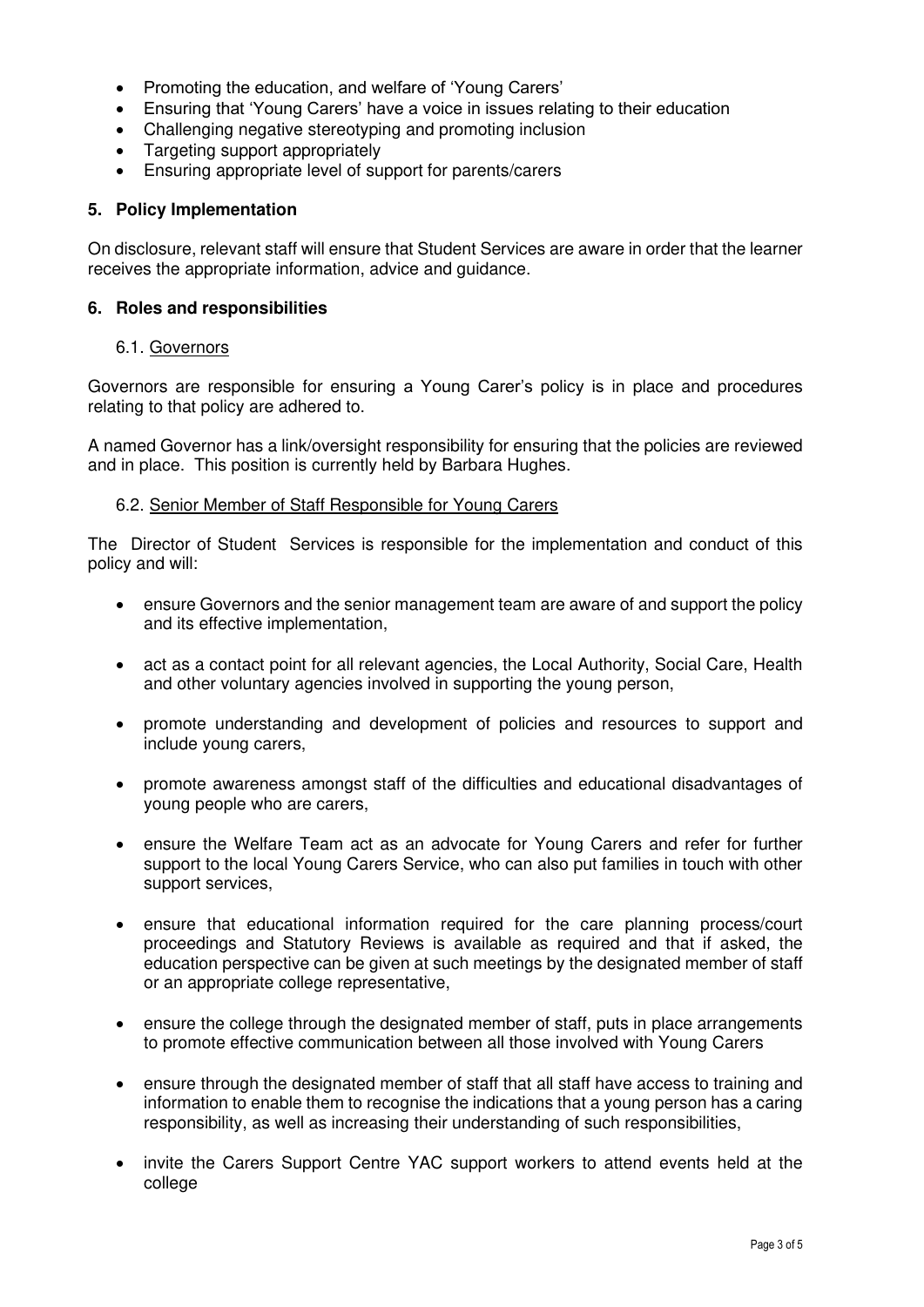- ensure that any who are Young Adult Carers in need are identified or feel able to ask for help, are listened to and offered direct services and protection, if needed.
- 6.3. Staff

There are designated members of staff for who is the named contact for Young Carers. This is the relevant Students Support Officer (Blossomfiled/Woodlands) or Learning Coach (SUAC).

It is important that all staff who are in contact with a young person are aware that he/she is a Young Carer. However, it is important that information concerning the reasons for the young person being a carer is shared on a need to know basis and in accordance with the wishes of the young person and will:

recognise that flexibility may be needed when responding to the needs of the young carer. Available provision includes (but is not limited to):

- automatic referral to Student Support Officer or Learning Coach for assessment for financial support
- access to telephone during breaks and lunchtime, in order to phone home, Mobile Phone on silent during lessons
- negotiable deadlines for homework/coursework (when needed),
- arrangements for college work to be sent home (when there is a genuine crisis),
- access for parents with impaired mobility,
- alternative communication options for parents who are sensory impaired or housebound
- ensure that attendance of Young Carers is regularly monitored. Any issues with regards to absence from college or particular lessons are addressed through working in partnership with Tutors and Student Support Officers.
- will give consideration to alternatives if a Young Carer is unable to attend college due to their caring commitments,
- ensure the college is accessible to parents who have mobility and communication difficulties and involves them in parents' evenings,
- will follow child protection procedures regarding any Young Carer at risk of significant harm due to inappropriate levels of caring.

#### 6.4. The Young Person

It is important that a young person is aware that information is being recorded regarding their personal circumstances. It should be explained that the college, the Social Worker, designated member of staff and the young person's parent/carer are working together to promote his/her education.

It is important to establish the young person's view of their circumstances and identify what they want others to know.

#### **2 Related Policies and Procedures, Statements, Guidelines and Legislation**

- 2.1 The Care Act 2014
- 2.2 The National Carers Strategy (1999)
- 2.3 UN Convention on the Rights of the Child Articles 28 and 29